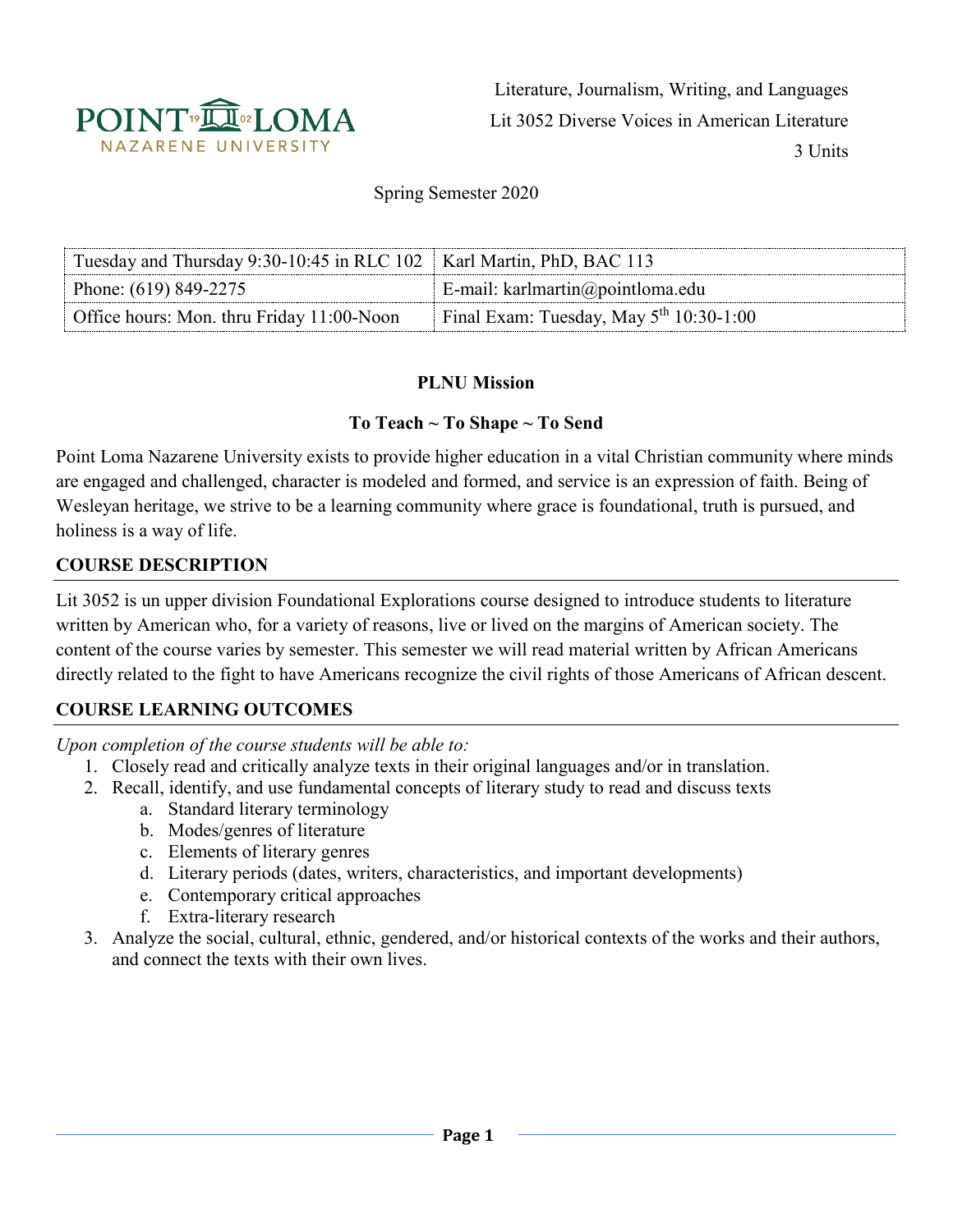### **Foundational Explorations Program Mission Statement**

PLNU provides a foundational course of study in the liberal arts informed by the life, death, and resurrection of Jesus Christ. In keeping with the Wesleyan tradition, the curriculum equips students with a broad range of knowledge and skills within and across disciplines to enrich major study, lifelong learning, and vocational service as Christ-like participants in the world's diverse societies and culture.

#### **Foundational Explorations Learning Outcomes**

Lit 3052 is a course approved for credit in the Foundational Explorations program of PLNU. Its content is designed to help students meet General Education Learning Outcome 2c: "Students will demonstrate an understanding of the complex issues faced by diverse groups in global and/or cross-cultural contexts." The Learning Outcome will be measured by the Reflective Essay which will ask students to select appropriate course material and respond to the following prompt: "In what ways and to what degree has this literary work (novel, play, poem, short story, essay, creative nonfiction, film) impacted your cultural perspectives, AND what connections have you made between this work and other university courses and/or your own life experience?"

#### **TEXTS**

Charles Chesnutt, *The Marrow of Tradition* Ernest Gaines, *A Gathering of Old Men* The Rev. Martin Luther King, Jr., *Why We Can't Wait* John Lewis, Andrew Aydin, and Nate Powell, *March: Book One* Toni Morrison, *Jazz* Alice Walker, *Meridian* August Wilson, *Two Trains Running* Other texts available through the course Canvas site

### **COURSE REQUIRMENTS**

- *Reading*: Dates for the readings are clearly indicated on the schedule. Read daily if possible and complete all reading prior to the class session when the text will be discussed.
- *Discussion*: The success of the course will be directly related to the quality of daily discussions. Each of you should feel comfortable contributing to discussions. And each of you should bring any questions you have about the reading to our attention during the course of our discussions.
- *Reading Journals*: Rather than reading quizzes, I will ask each of you to maintain a reading journal. Every few weeks, I will ask you to submit your journal to Canvas so that I can review it. To receive full credit for the assignment, the journal must be at least 3,000 words long. To receive 90% of the points, the journal must be at least 2,500 words in length. To receive 80% of the points, the journal must be at least 2,000 words in length. To receive 70% of the points, the journal must be at least 1,500 words in length. To receive 60% of the points, the journal must be at least 1,000 words in length.
- *Writing*: Each student will complete a mid-term exam, a final exam, and a brief reflective essay written outside of class. Students cannot pass the course without completing all of these major assignments. Late essays will receive a ten percent daily deduction and will not be accepted when the value would be zero.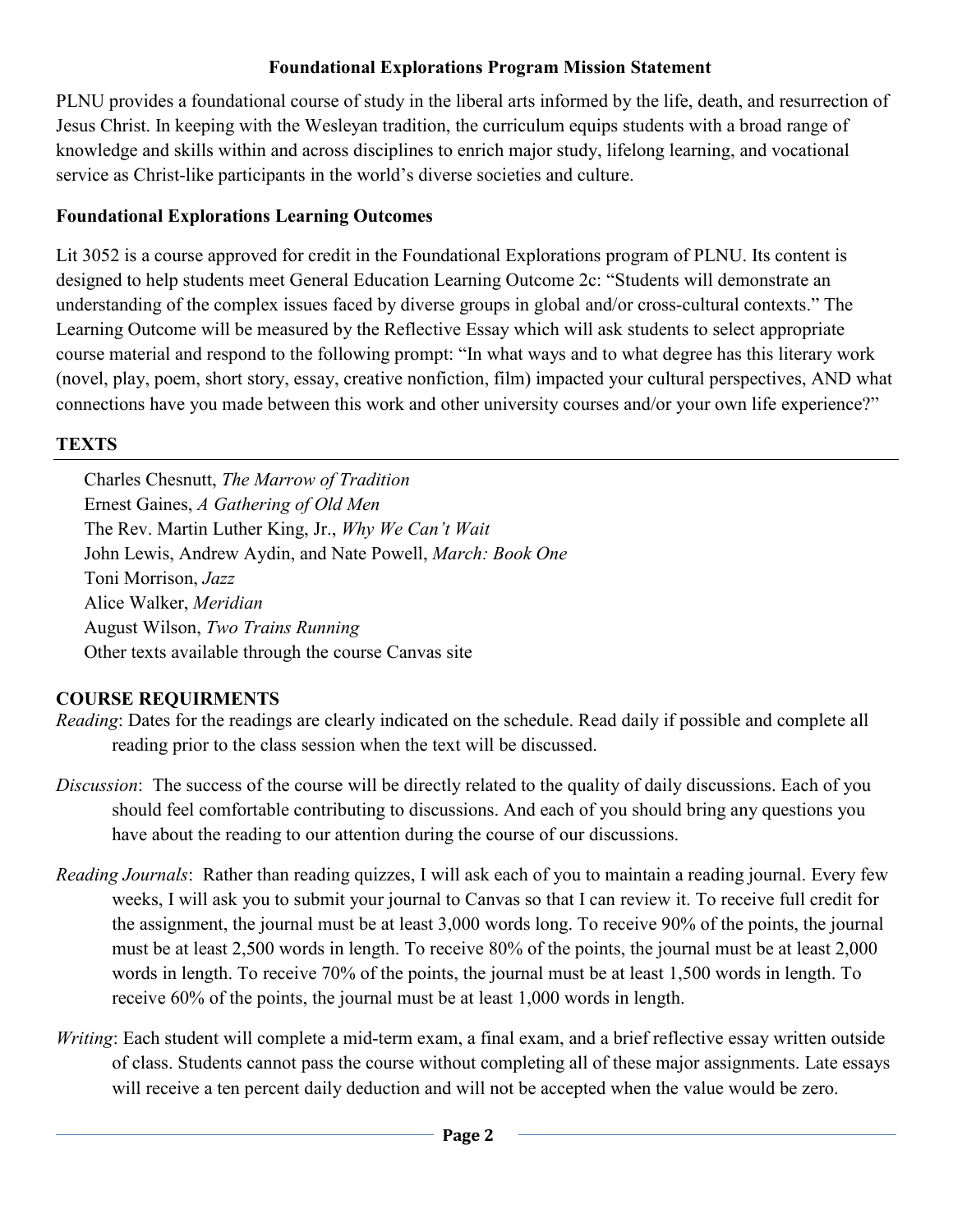- *Creative or Scholarly Project:* In groups no larger than five, students will complete a creative or scholarly project related to the course material and present their work in class. Class presentation must be between seven and ten minutes in length. Individual and group grades will be given for the project. The AAC&U Oral Communications rubric will be used to assess the presentation which will be worth 100 points. The group members will receive one grade for the oral presentation. In addition, each student must complete an essay of 750-1,000 words related to the presentation. The essay can be primarily informative in nature and must draw upon at least three secondary sources, one of which must be an article from a peerreviewed academic journal. The essay is due on the day of the group presentation. More details about this assignment will be distributed in a handout.
- *Attendance*: Because your participation is essential, your attendance is mandatory. More than four absences for any reason will result in your final grade being lowered. Students who miss more than nine class sessions will be de-enrolled.

### **ASSESSMENT AND GRADING**

| Your final grade will be determined as follows: |            |
|-------------------------------------------------|------------|
| <b>Reading Journals</b>                         | 50 Points  |
| Mid-Term Exam                                   | 300 Points |
| Final Exam                                      | 300 Points |
| Reflective Essay                                | 100 Points |
| Group Presentation/Paper                        | 200 Points |
| Participation                                   | 50 Points  |

Your work will not be graded on a curve. A traditional scale will be used. Those who earn more than 90% of the possible points earn a grade in the A range, those who earn between 80-89% of the points earn a grade in the B range, and so on.

- A indicates exceptional work (roughly 20% of students normally achieve this level)
- B indicates superior work (roughly 30% of students normally achieve this level)
- C indicates average work
- D indicates passing work
- F indicates unsatisfactory work

## **INCOMPLETES AND LATE ASSIGNMENTS**

All assignments are to be submitted/turned in by the beginning of the class session when they are due including assignments posted in Canvas. Incompletes will only be assigned in extremely unusual circumstances.

### **FINAL EXAMINATION POLICY**

Successful completion of this class requires taking the final examination **on its scheduled day**. The final examination schedule is posted on the [Class Schedules](http://www.pointloma.edu/experience/academics/class-schedules) site. No requests for early examinations or alternative days will be approved.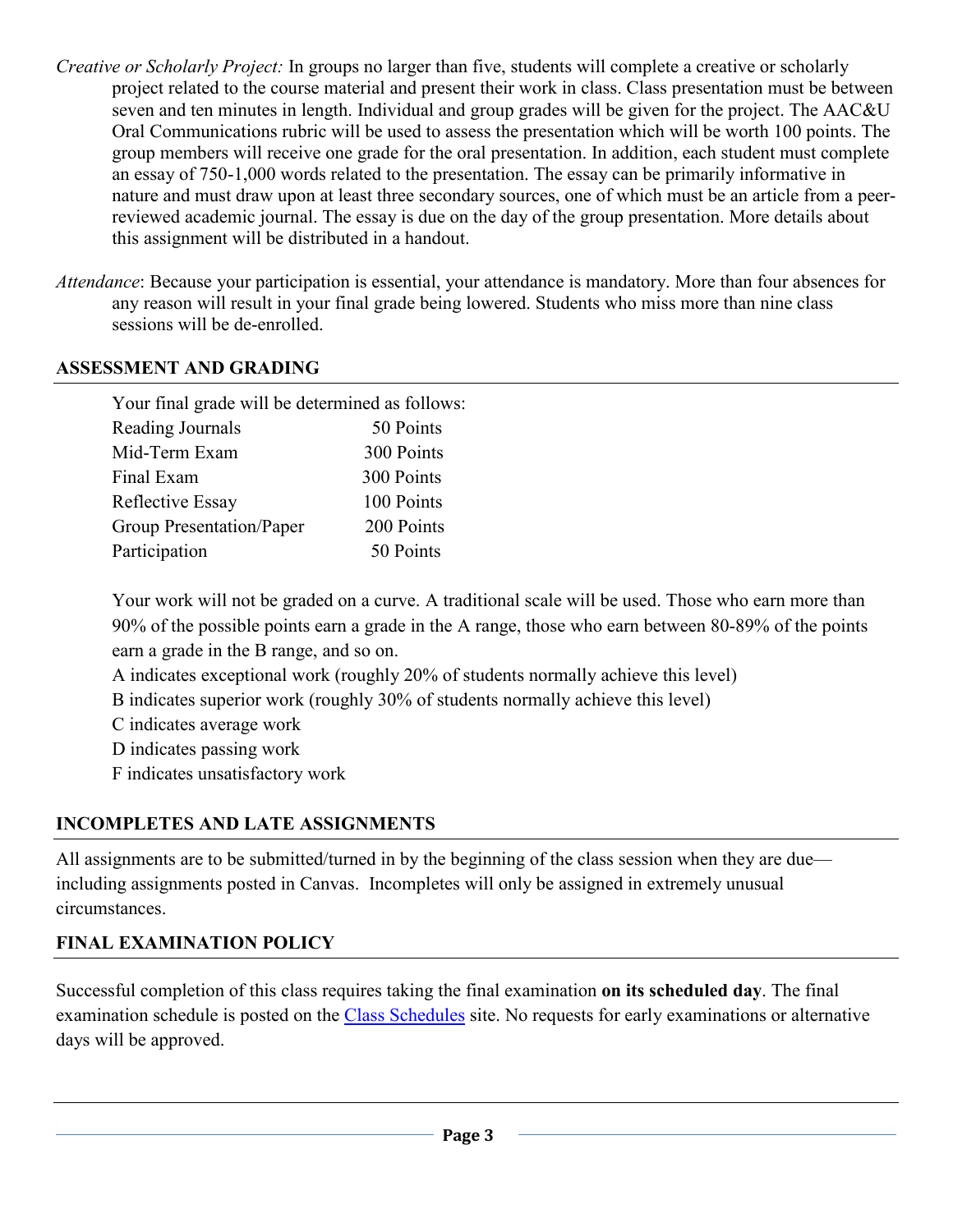## **PLNU COPYRIGHT POLICY**

Point Loma Nazarene University, as a non-profit educational institution, is entitled by law to use materials protected by the US Copyright Act for classroom education. Any use of those materials outside the class may violate the law.

## **PLNU ACADEMIC HONESTY POLICY**

Students should demonstrate academic honesty by doing original work and by giving appropriate credit to the ideas of others. Academic dishonesty is the act of presenting information, ideas, and/or concepts as one's own when in reality they are the results of another person's creativity and effort. A faculty member who believes a situation involving academic dishonesty has been detected may assign a failing grade for that assignment or examination, or, depending on the seriousness of the offense, for the course. Faculty should follow and students may appeal using the procedure in the university Catalog. See [Academic Policies](http://catalog.pointloma.edu/content.php?catoid=18&navoid=1278) for definitions of kinds of academic dishonesty and for further policy information.

## **PLNU ACADEMIC ACCOMMODATIONS POLICY**

While all students are expected to meet the minimum standards for completion of this course as established by the instructor, students with disabilities may require academic adjustments, modifications or auxiliary aids/services. At Point Loma Nazarene University (PLNU), these students are requested to register with the Disability Resource Center (DRC), located in the Bond Academic Center. [\(DRC@pointloma.edu](mailto:DRC@pointloma.edu) or 619-849-2486). The DRC's policies and procedures for assisting such students in the development of an appropriate academic adjustment plan (AP) allows PLNU to comply with Section 504 of the Rehabilitation Act and the Americans with Disabilities Act. Section 504 (a) prohibits discrimination against students with special needs and guarantees all qualified students equal access to and benefits of PLNU programs and activities. After the student files the required documentation, the DRC, in conjunction with the student, will develop an AP to meet that student's specific learning needs. The DRC will thereafter email the student's AP to all faculty who teach courses in which the student is enrolled each semester. The AP must be implemented in all such courses.

If students do not wish to avail themselves of some or all of the elements of their AP in a particular course, it is the responsibility of those students to notify their professor in that course. PLNU highly recommends that DRC students speak with their professors during the first two weeks of each semester about the applicability of their AP in that particular course and/or if they do not desire to take advantage of some or all of the elements of their AP in that course.

# **PLNU ATTENDANCE AND PARTICIPATION POLICY**

Regular and punctual attendance at all classes is considered essential to optimum academic achievement. If the student is absent from more than 10 percent of class meetings, the faculty member can file a written report which may result in de-enrollment. If the absences exceed 20 percent, the student may be de-enrolled without notice until the university drop date or, after that date, receive the appropriate grade for their work and participation. See [Academic Policies](http://catalog.pointloma.edu/content.php?catoid=18&navoid=1278) in the Undergraduate Academic Catalog.